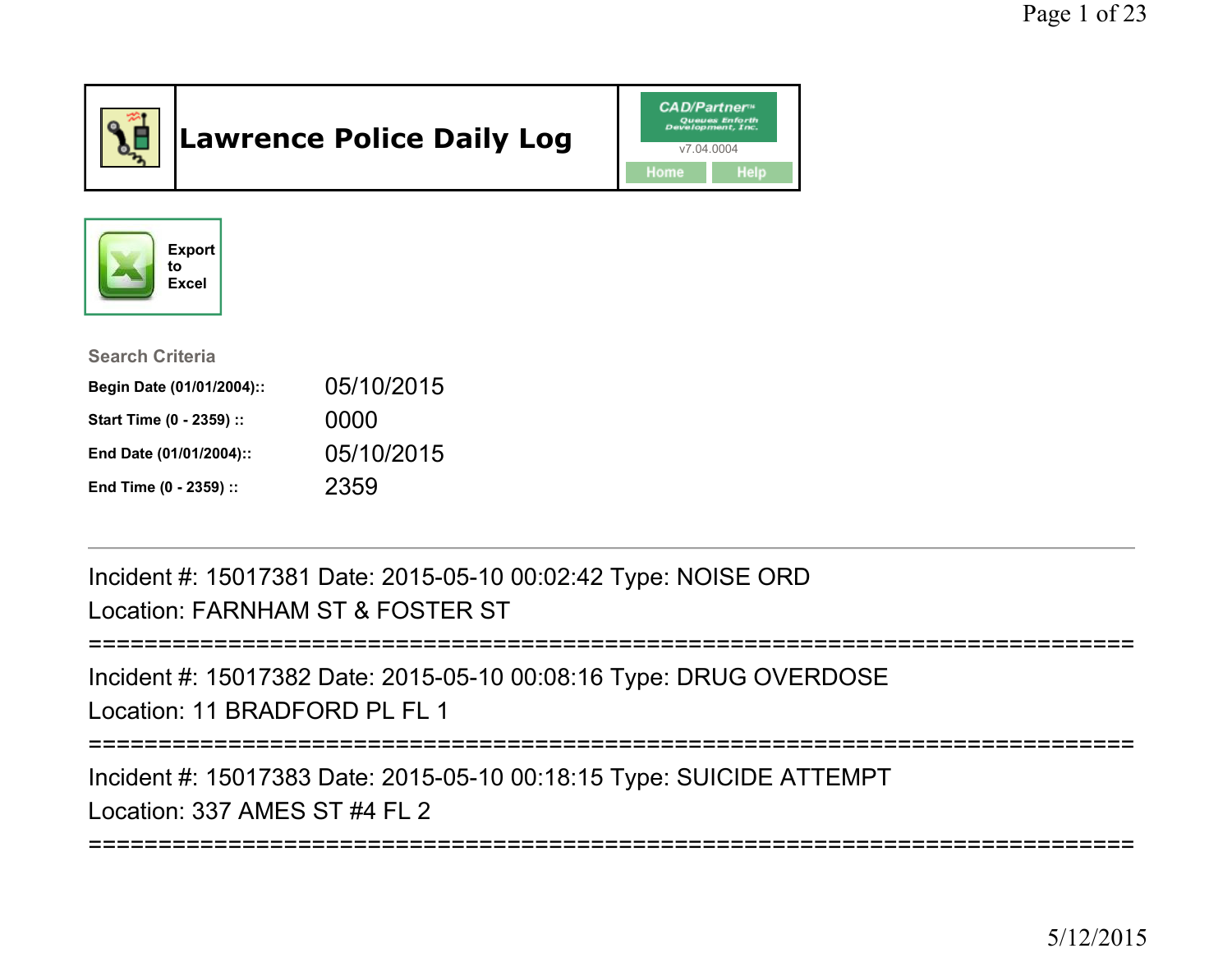Incident #: 15017384 Date: 2015-05-10 00:22:55 Type: NOISE ORDLocation: 138 FERRY ST

===========================================================================

Incident #: 15017385 Date: 2015-05-10 00:25:05 Type: NOISE ORDLocation: 58 MYRTLE ST

===========================================================================

Incident #: 15017386 Date: 2015-05-10 00:50:22 Type: FIGHTLocation: 101 ARLINGTON ST

===========================================================================

Incident #: 15017387 Date: 2015-05-10 00:51:28 Type: AUTO ACC/PILocation: 545 S BROADWAY

===========================================================================

Incident #: 15017388 Date: 2015-05-10 00:57:24 Type: NOISE ORDLocation: 164 EXCHANGE ST

===========================================================================

Incident #: 15017389 Date: 2015-05-10 01:03:40 Type: DISTURBANCELocation: 3 WOODLAND ST

===========================================================================

Incident #: 15017390 Date: 2015-05-10 01:06:45 Type: DISTURBANCELocation: 125 JACKSON ST

**===================** 

Incident #: 15017391 Date: 2015-05-10 01:13:21 Type: DISTURBANCELocation: BENNINGTON ST & LAWRENCE ST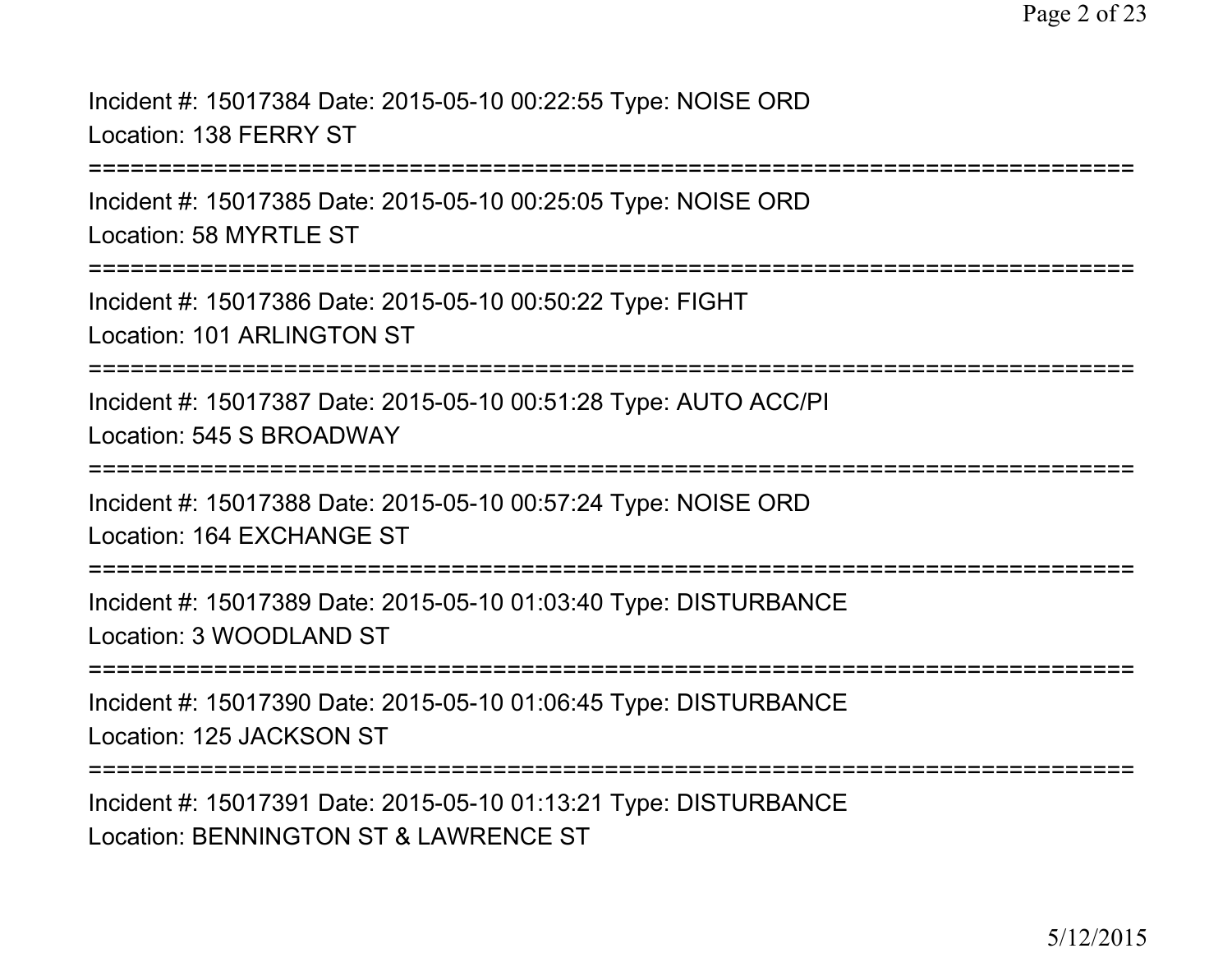Incident #: 15017392 Date: 2015-05-10 01:14:34 Type: SUS PERS/MVLocation: BROADWAY & COMMON ST

===========================================================================

Incident #: 15017393 Date: 2015-05-10 01:20:00 Type: DISTURBANCELocation: PORTUGUESE A SALAZAR CLUB / 2 SARATOGA ST

```
===========================================================================
```
Incident #: 15017394 Date: 2015-05-10 01:27:24 Type: M/V STOP

Location: DEMPSEY CT & PARK ST

===========================================================================

Incident #: 15017395 Date: 2015-05-10 01:53:35 Type: LOUD NOISELocation: 22 SPRUCE ST FL 1

===========================================================================

Incident #: 15017396 Date: 2015-05-10 01:59:11 Type: SUICIDE ATTEMPTLocation: OAKWOOD AV & RIDGE RD

===========================================================================

Incident #: 15017397 Date: 2015-05-10 02:04:10 Type: NOISE ORDLocation: CHARDON ST

===========================================================================

Incident #: 15017398 Date: 2015-05-10 02:38:47 Type: M/V STOPLocation: BROADWAY & LOWELL ST

===========================================================================

Incident #: 15017399 Date: 2015-05-10 02:55:20 Type: TOW OF M/V

 $L_{\text{c}}$  TRESPASS TOW 363SE4 / 7 CAMELLA TEOLIMA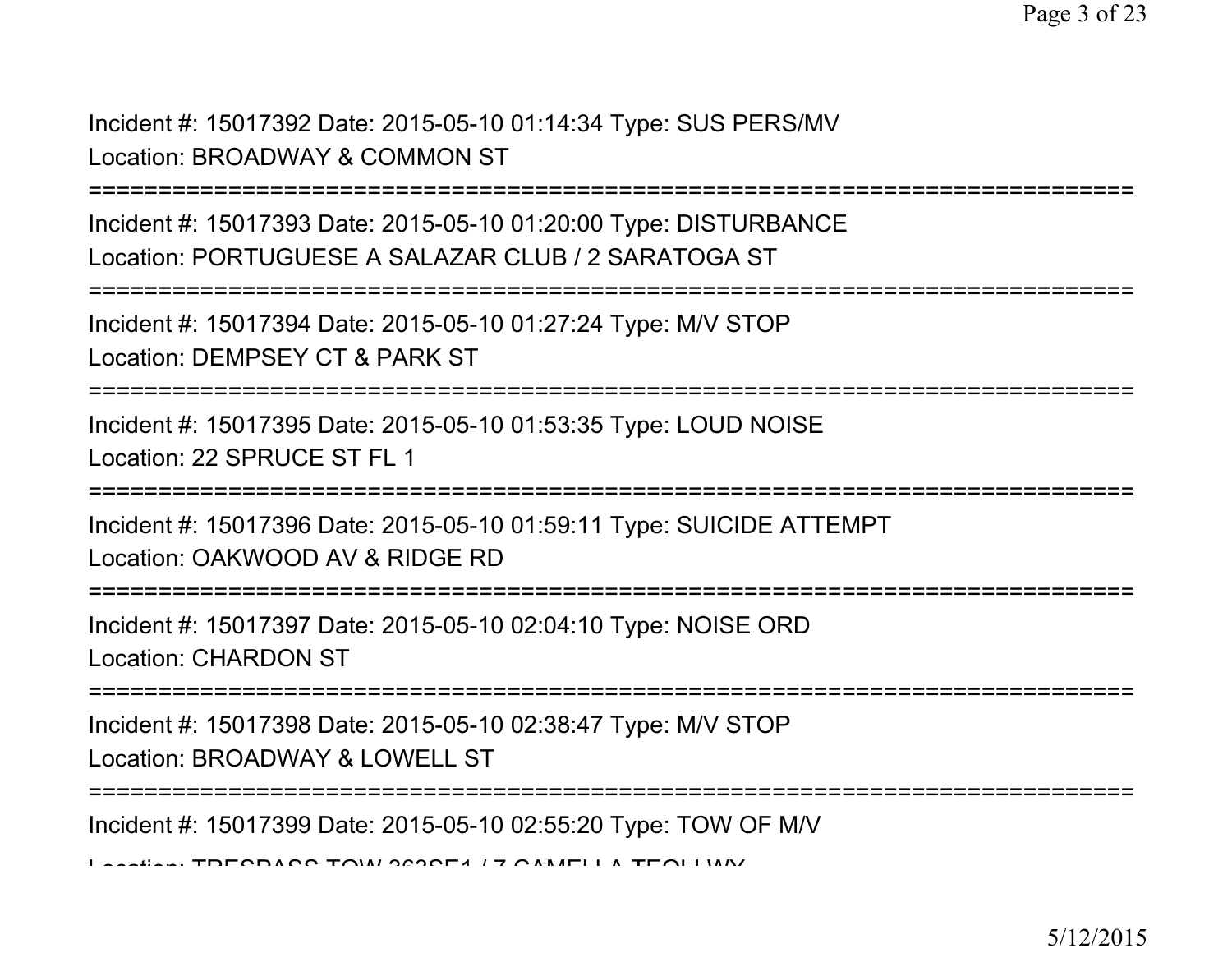| Incident #: 15017400 Date: 2015-05-10 03:01:26 Type: M/V STOP<br>Location: CANAL ST & MARSTON ST             |
|--------------------------------------------------------------------------------------------------------------|
| Incident #: 15017401 Date: 2015-05-10 03:04:51 Type: NOISE ORD<br>Location: 32 NELSON ST                     |
| Incident #: 15017402 Date: 2015-05-10 03:04:51 Type: NOTIFICATION<br><b>Location: 35 LINEHAN ST</b>          |
| Incident #: 15017403 Date: 2015-05-10 03:16:02 Type: NOISE ORD<br>Location: ENDICOTT ST & MIDDLEBURY ST      |
| Incident #: 15017404 Date: 2015-05-10 03:16:28 Type: M/V STOP<br><b>Location: AMES ST</b>                    |
| Incident #: 15017405 Date: 2015-05-10 03:18:08 Type: MAL DAMG PROG<br>Location: 276 HAVERHILL ST FL 1        |
| ============<br>Incident #: 15017406 Date: 2015-05-10 03:27:19 Type: WARRANT SERVE<br>Location: 90 LOWELL ST |
| Incident #: 15017407 Date: 2015-05-10 03:33:43 Type: FIRE                                                    |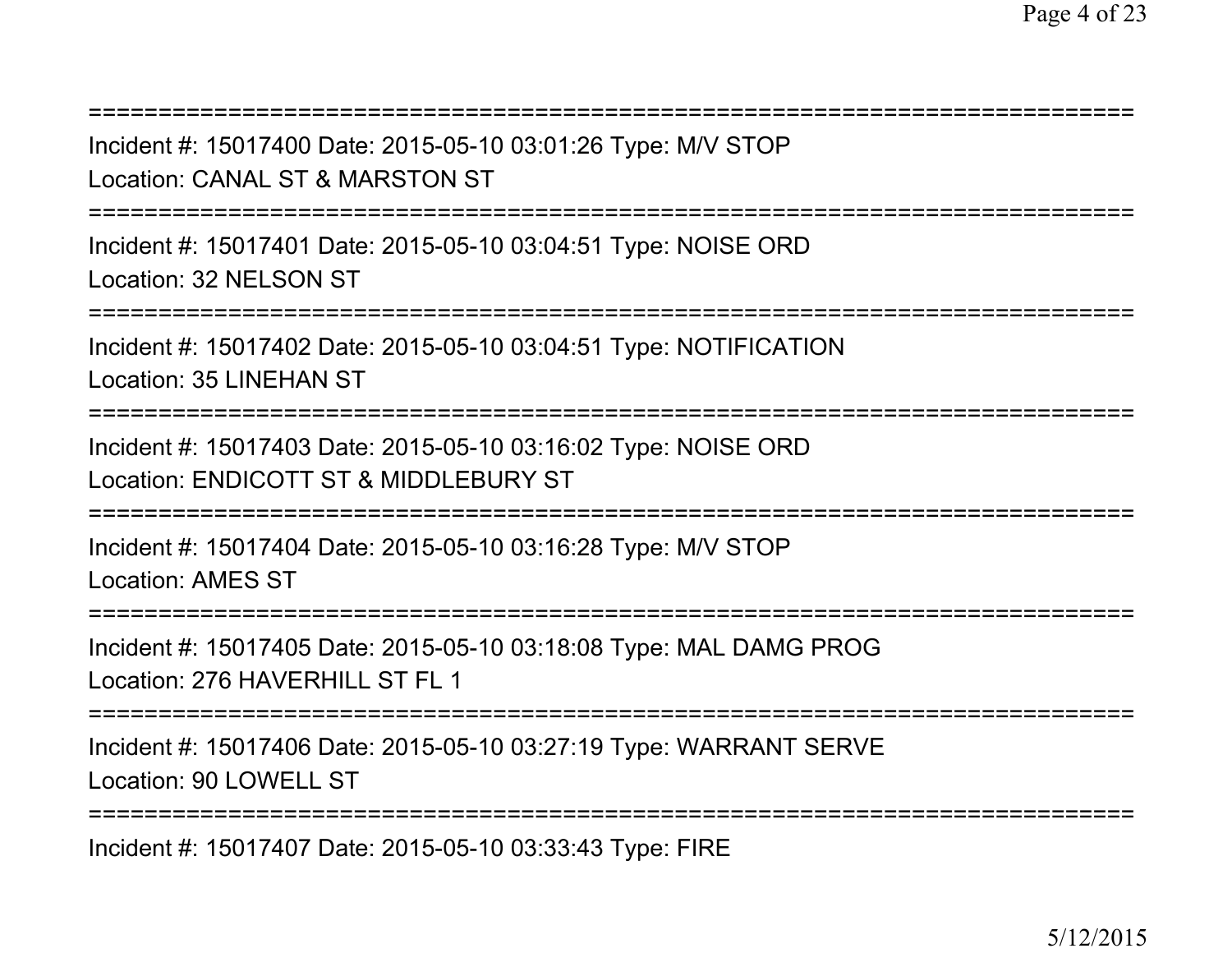===========================================================================

Incident #: 15017408 Date: 2015-05-10 03:34:07 Type: M/V STOPLocation: RIVERSIDE DR & TEXAS AV

===========================================================================

Incident #: 15017409 Date: 2015-05-10 03:37:26 Type: DISORDERLYLocation: ANDOVER ST & BELKNAP ST

===========================================================================

Incident #: 15017410 Date: 2015-05-10 03:54:27 Type: WOMAN DOWNLocation: 26 NEWTON ST FL 1

===========================================================================

Incident #: 15017411 Date: 2015-05-10 04:16:29 Type: NOISE ORDLocation: 2 MORTON ST FL 1

===========================================================================

Incident #: 15017412 Date: 2015-05-10 04:26:45 Type: MAN DOWNLocation: ERVING AV & LAWRENCE ST

===========================================================================

Incident #: 15017413 Date: 2015-05-10 04:36:13 Type: UNWANTEDGUESTLocation: 141 PARKER ST FL 1

===========================================================================

Incident #: 15017414 Date: 2015-05-10 04:39:34 Type: SUS PERS/MVLocation: 2 FAIRMONT ST

===========================================================================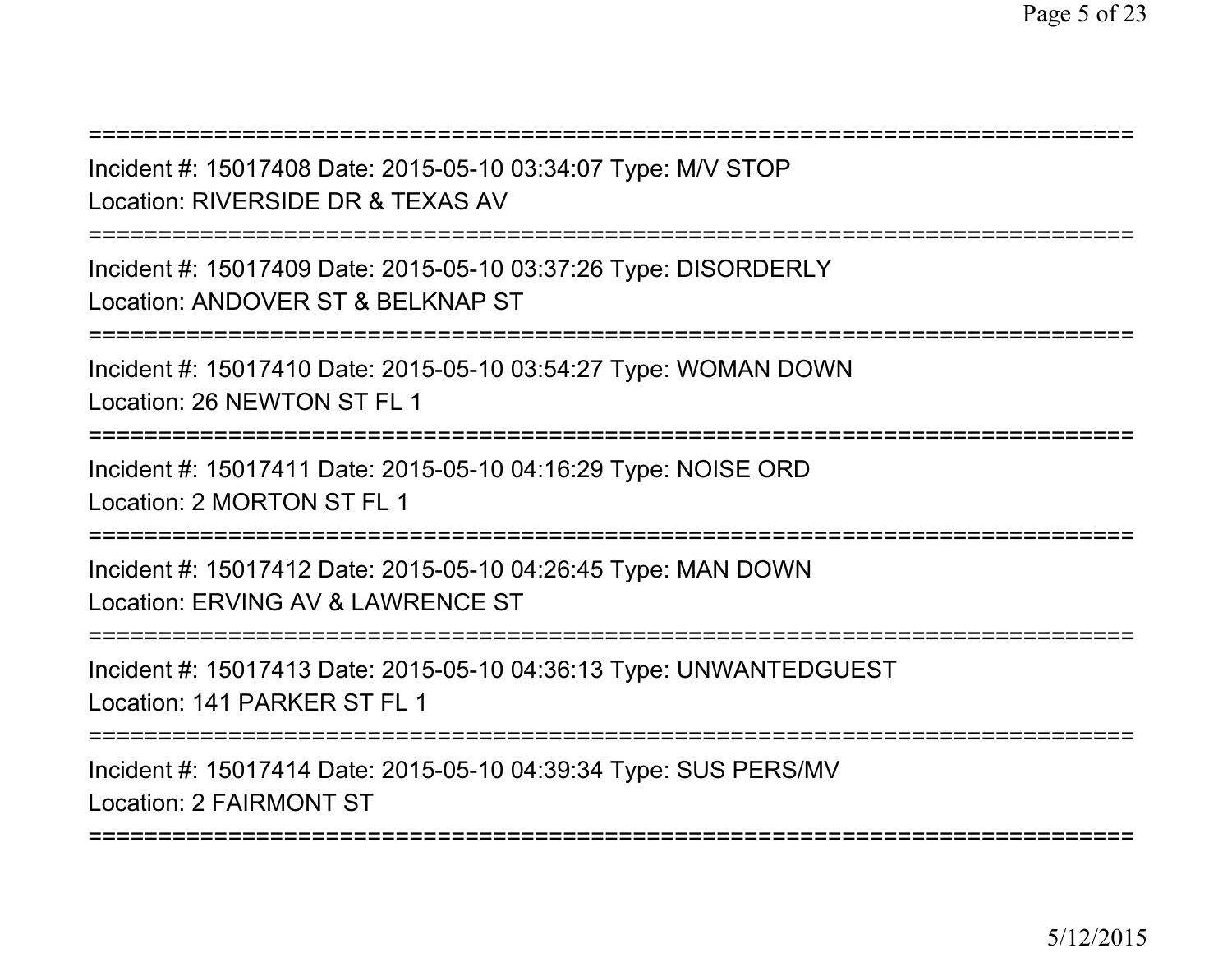# Location: 51 AMES ST FL 2

**===================** 

Incident #: 15017416 Date: 2015-05-10 07:12:50 Type: DOMESTIC/PASTLocation: HOLY FAMILY / null

===========================================================================

Incident #: 15017417 Date: 2015-05-10 07:54:10 Type: ALARMSLocation: COMMONWEALTH MOTORS NISSAN / 1 COMMONWEALTH DR

-----------------===========================================================================

Incident #: 15017418 Date: 2015-05-10 08:58:40 Type: LARCENY/PASTLocation: 242 MT VERNON ST

```
===========================================================================
```
Incident #: 15017419 Date: 2015-05-10 09:13:33 Type: SUS PERS/MVLocation: 518 HOWARD ST

===========================================================================

Incident #: 15017420 Date: 2015-05-10 09:14:48 Type: LARCENY/PASTLocation: 242 MT VERNON ST

===========================================================================

Incident #: 15017421 Date: 2015-05-10 10:27:34 Type: MAL DAMG PROGLocation: 198 EXCHANGE ST

===========================================================================

Incident #: 15017422 Date: 2015-05-10 11:07:20 Type: SUS PERS/MVLocation: BROADWAY & TREMONT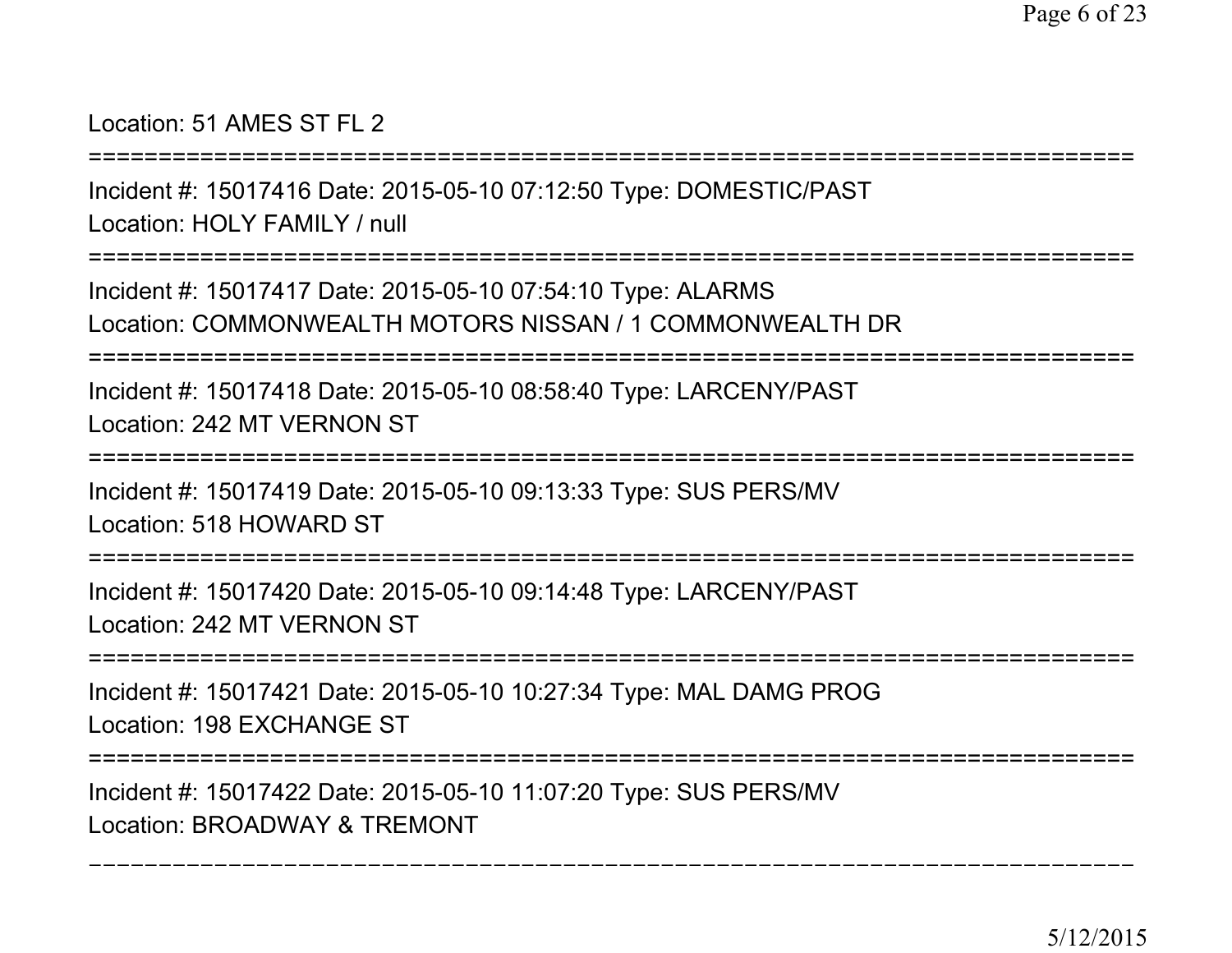Incident #: 15017423 Date: 2015-05-10 11:25:52 Type: STOL/MV/PASLocation: 15 W DALTON ST

===========================================================================

Incident #: 15017424 Date: 2015-05-10 11:27:12 Type: SUS PERS/MVLocation: 35 CHICKERING ST

===========================================================================

Incident #: 15017425 Date: 2015-05-10 11:52:38 Type: SUS PERS/MVLocation: HAMPSHIRE ST & HAVERHILL ST

===========================================================================

Incident #: 15017426 Date: 2015-05-10 11:58:23 Type: NEIGHBOR PROBLocation: 71 SPRINGFIFLD ST

===========================================================================

Incident #: 15017427 Date: 2015-05-10 12:01:39 Type: RECOV/STOL/MVLocation: 138 WILLOW ST

===========================================================================

Incident #: 15017428 Date: 2015-05-10 12:30:34 Type: DOMESTIC/PROGLocation: 39 TRENTON ST

===========================================================================

Incident #: 15017429 Date: 2015-05-10 12:32:20 Type: NOISE ORDLocation: PLEASANT ST & PLEASANT TER

===========================================================================

Incident #: 15017430 Date: 2015-05-10 12:41:40 Type: M/V STOPLocation: ANDOVER ST & S BROADWAY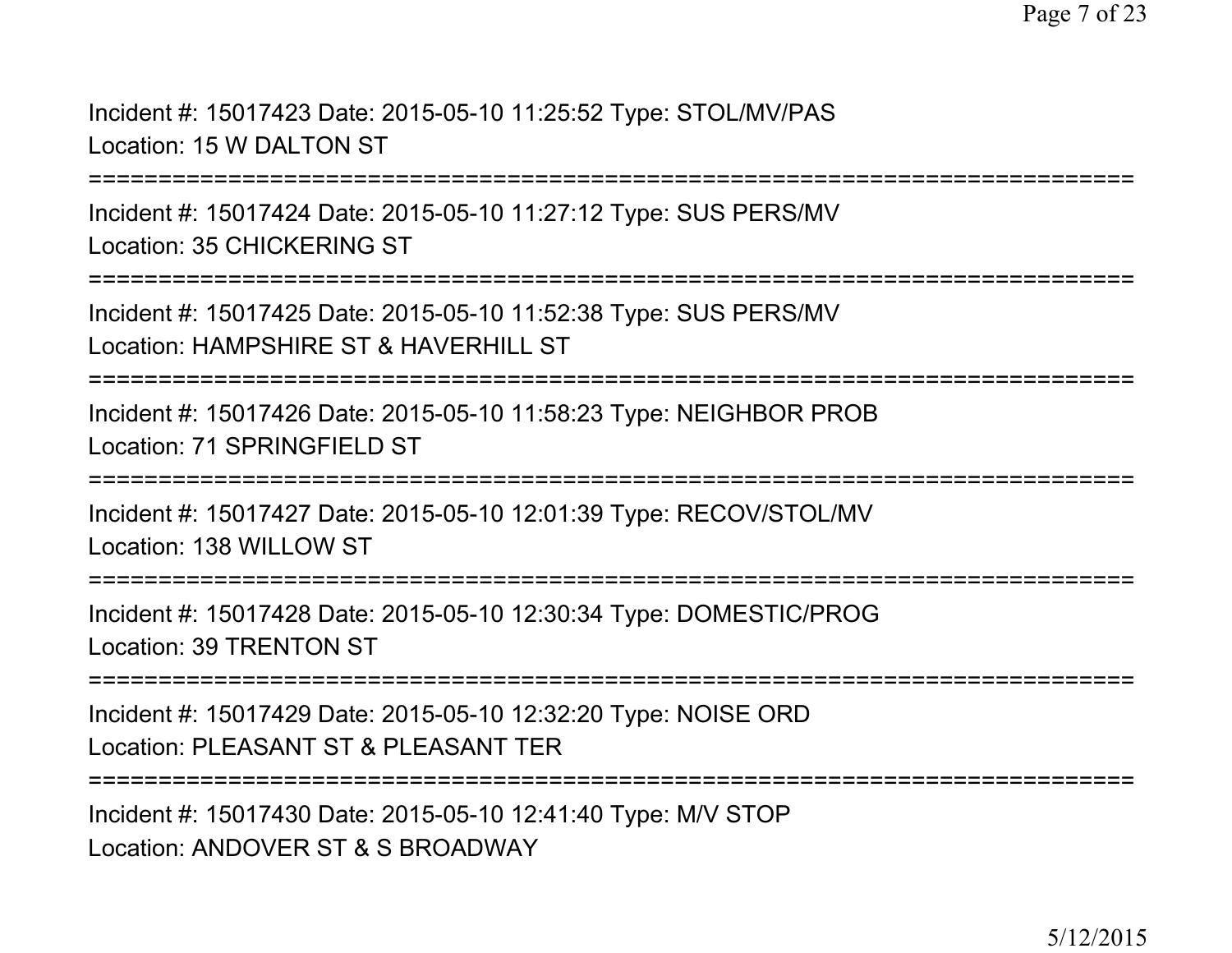Incident #: 15017431 Date: 2015-05-10 12:43:22 Type: SUS PERS/MVLocation: 80 LYNN

===========================================================================

Incident #: 15017432 Date: 2015-05-10 12:52:18 Type: ALARM/BURGLocation: 2 GREENFIELD ST

===========================================================================

Incident #: 15017433 Date: 2015-05-10 12:53:49 Type: 209A/VIOLATIONLocation: 140 FARNHAM ST

===========================================================================

Incident #: 15017434 Date: 2015-05-10 12:56:20 Type: M/V STOPLocation: FALLS BRIDGE / null

===========================================================================

Incident #: 15017435 Date: 2015-05-10 13:00:59 Type: DISTURBANCELocation: 63 BROOK ST

===========================================================================

Incident #: 15017436 Date: 2015-05-10 13:01:46 Type: LOUD NOISELocation: 53 BELMONT ST

===========================================================================

Incident #: 15017437 Date: 2015-05-10 13:04:18 Type: DISTURBANCELocation: 137 BERKELEY ST

===========================================================================

Incident #: 15017438 Date: 2015-05-10 13:35:51 Type: VIO 209A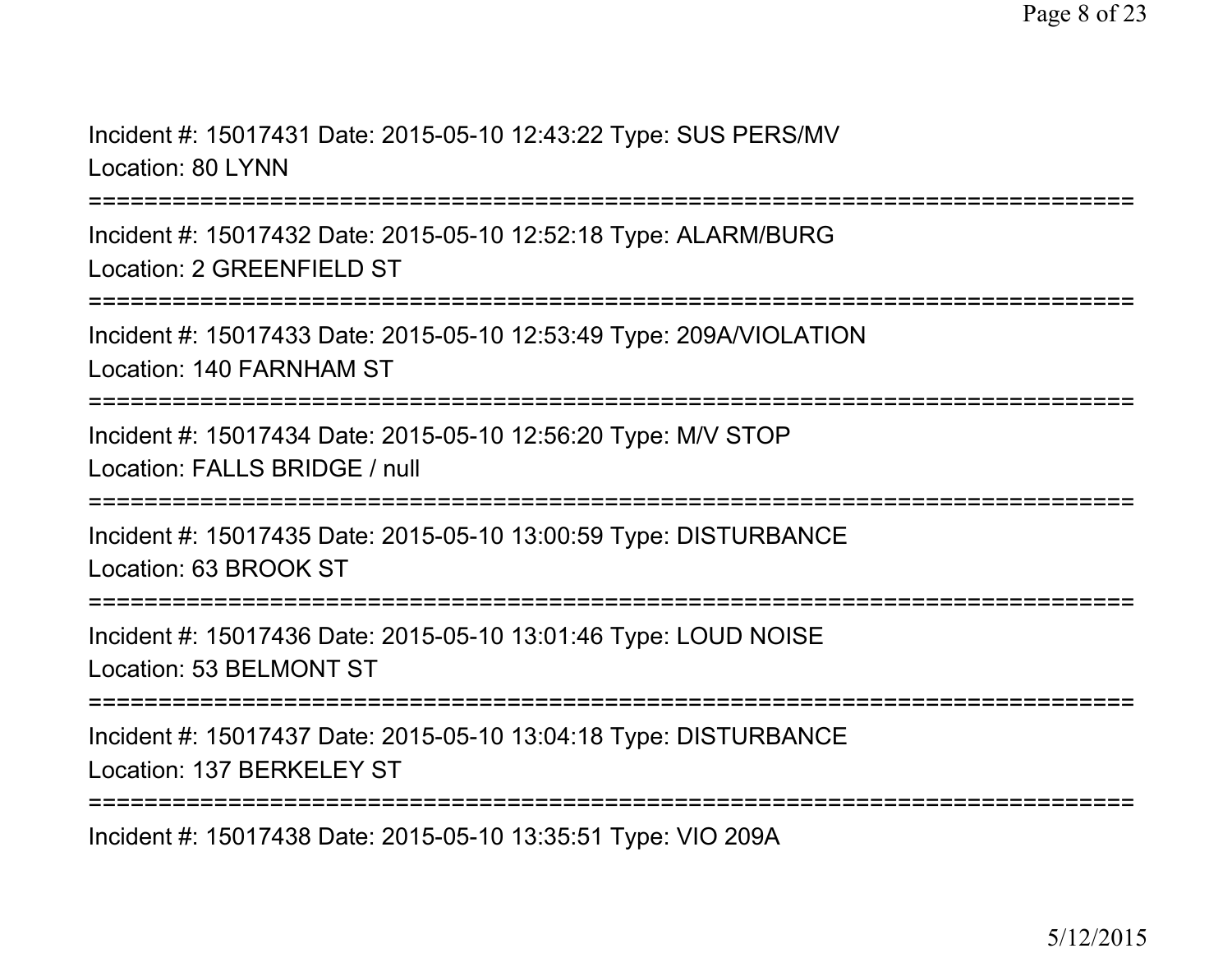Incident #: 15017439 Date: 2015-05-10 13:57:04 Type: M/V STOPLocation: HAVERHILL ST & JACKSON ST

===========================================================================

===========================================================================

Incident #: 15017441 Date: 2015-05-10 14:14:20 Type: MAL DAMAGELocation: 248 BAILEY ST

===========================================================================

Incident #: 15017440 Date: 2015-05-10 14:14:23 Type: RECOV/STOL/MVLocation: 45 BROOKFIELD ST

===========================================================================

Incident #: 15017442 Date: 2015-05-10 14:22:32 Type: AUTO ACC/PEDLocation: PARKER ST & SALEM ST

===========================================================================

Incident #: 15017443 Date: 2015-05-10 14:43:23 Type: HARASSMENTLocation: 137 BYRON AV

===========================================================================

Incident #: 15017444 Date: 2015-05-10 14:45:47 Type: ALARM/BURGLocation: 3 GREEN ST

===========================================================================

Incident #: 15017445 Date: 2015-05-10 14:47:45 Type: VIO 209ALocation: 75 SHAWSHEEN RD

===========================================================================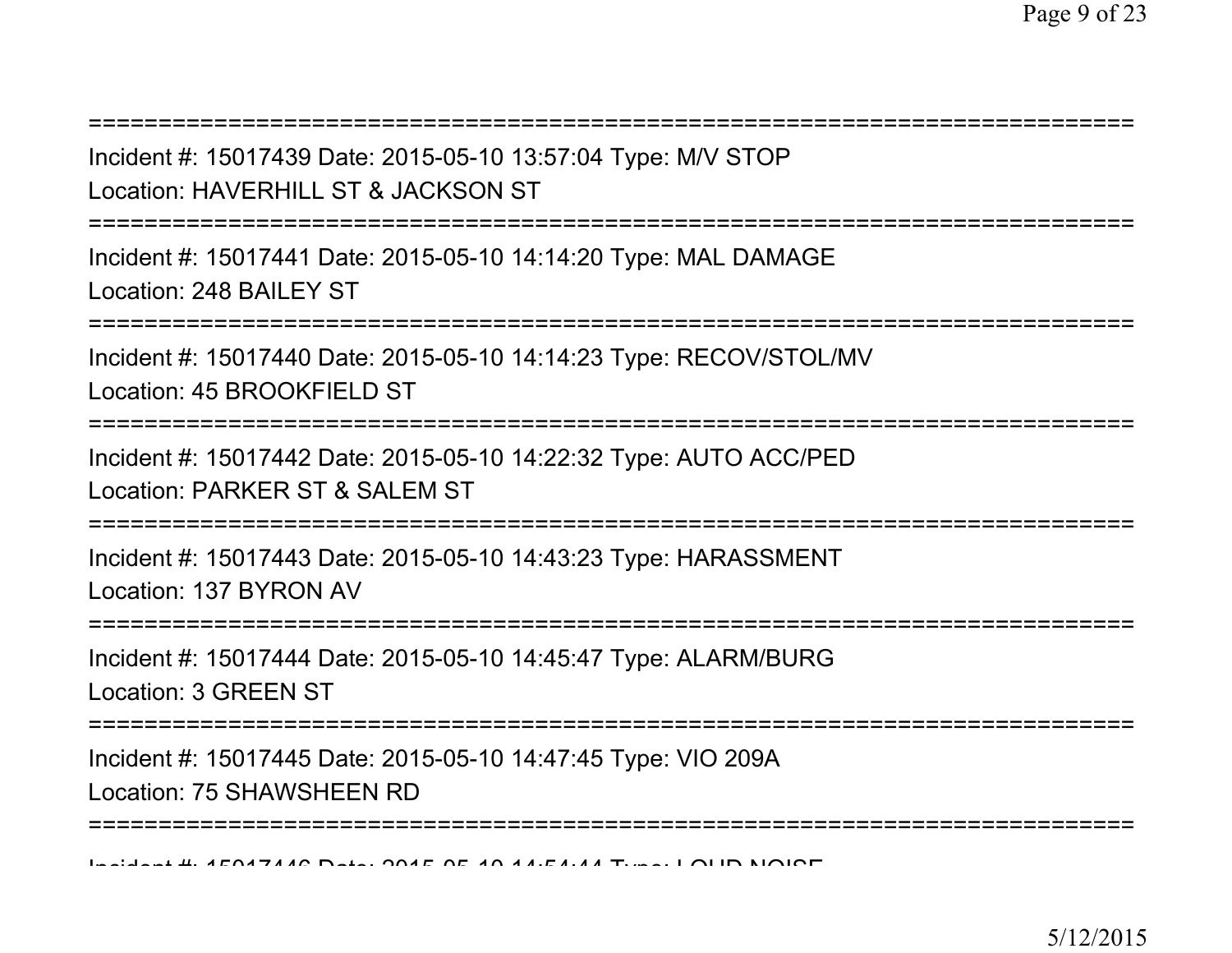# Location: 45 CLIFTON ST

=========================

Incident #: 15017447 Date: 2015-05-10 14:57:31 Type: LOUD NOISELocation: 29 FRONT ST

===========================================================================

Incident #: 15017448 Date: 2015-05-10 15:02:08 Type: ALARM/BURGLocation: 18 MT VERNON CIR

===========================================================================

Incident #: 15017449 Date: 2015-05-10 15:11:31 Type: UNWANTEDGUESTLocation: 293 JACKSON ST

===========================================================================

Incident #: 15017450 Date: 2015-05-10 15:19:28 Type: MEDIC SUPPORTLocation: DUCK BRIDGE / 0 ISLAND ST

===========================================================================

Incident #: 15017451 Date: 2015-05-10 15:28:59 Type: DOMESTIC/PROGLocation: 360 ANDOVER ST

===========================================================================

Incident #: 15017452 Date: 2015-05-10 15:29:14 Type: MEDIC SUPPORTLocation: 40 KENDRICK ST

===========================================================================

Incident #: 15017453 Date: 2015-05-10 15:34:13 Type: ALARM/BURGLocation: 70 F HAVERHILL ST

===========================================================================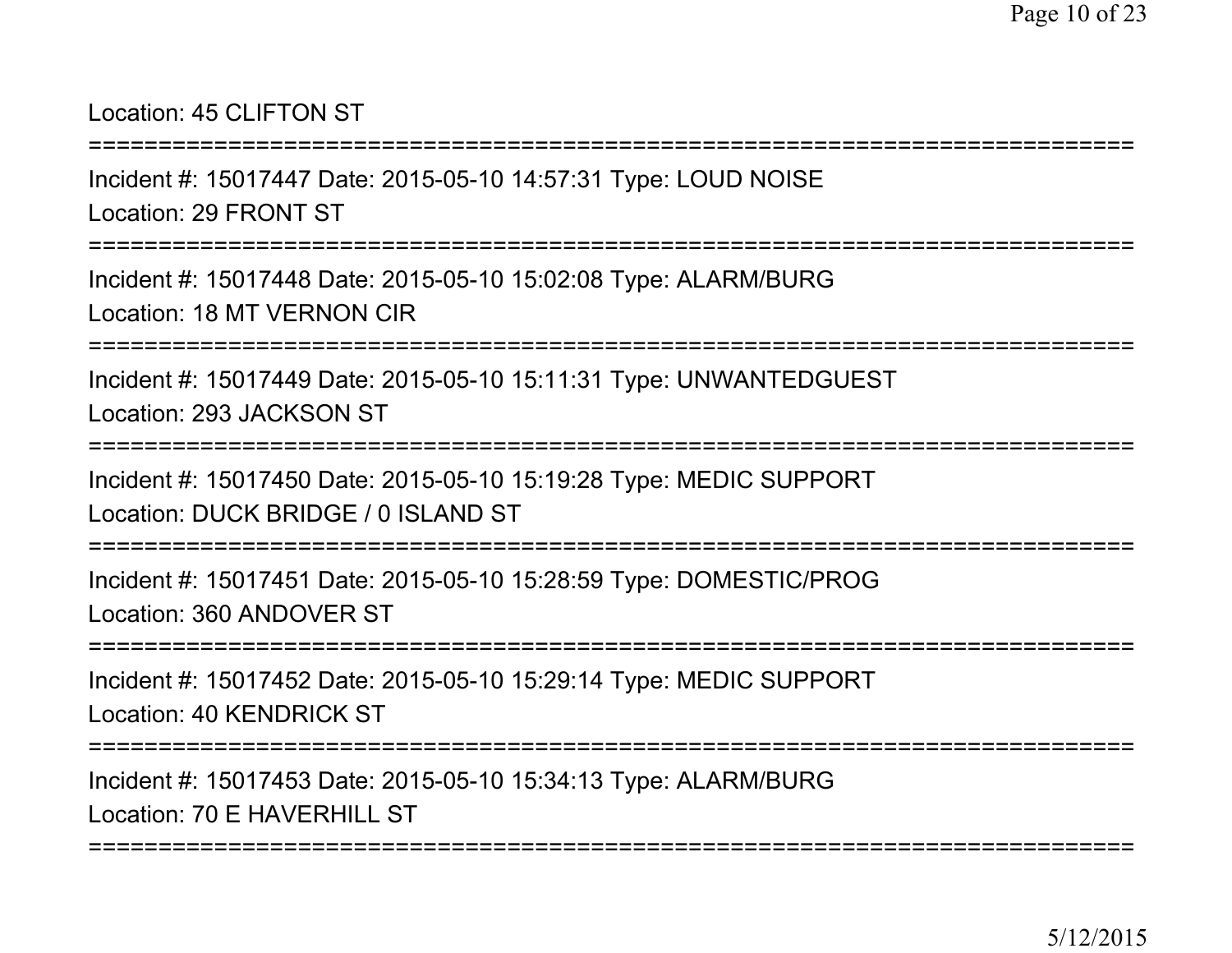Location: 247 HIGH ST

===========================================================================

Incident #: 15017455 Date: 2015-05-10 15:36:19 Type: UNWANTEDGUESTLocation: WENDYS / 55 HAMPSHIRE ST

===========================================================================

Incident #: 15017456 Date: 2015-05-10 15:38:59 Type: DOMESTIC/PROGLocation: 40 PARK ST

===========================================================================

Incident #: 15017457 Date: 2015-05-10 16:09:20 Type: GENERAL SERVLocation: 179 BAILEY ST

===========================================================================

Incident #: 15017458 Date: 2015-05-10 16:10:56 Type: DRINKING PUBLLocation: CRONIN PLAYGROUND / POPLAR ST & ALDER STREET

===========================================================================

Incident #: 15017459 Date: 2015-05-10 16:19:01 Type: MV/BLOCKINGLocation: ARLINGTON ST & LAWRENCE ST

===========================================================================

Incident #: 15017460 Date: 2015-05-10 16:20:50 Type: LOUD NOISELocation: 168 SPRUCE ST

===========================================================================

Incident #: 15017461 Date: 2015-05-10 16:28:09 Type: LOUD NOISELocation: 240 WATER ST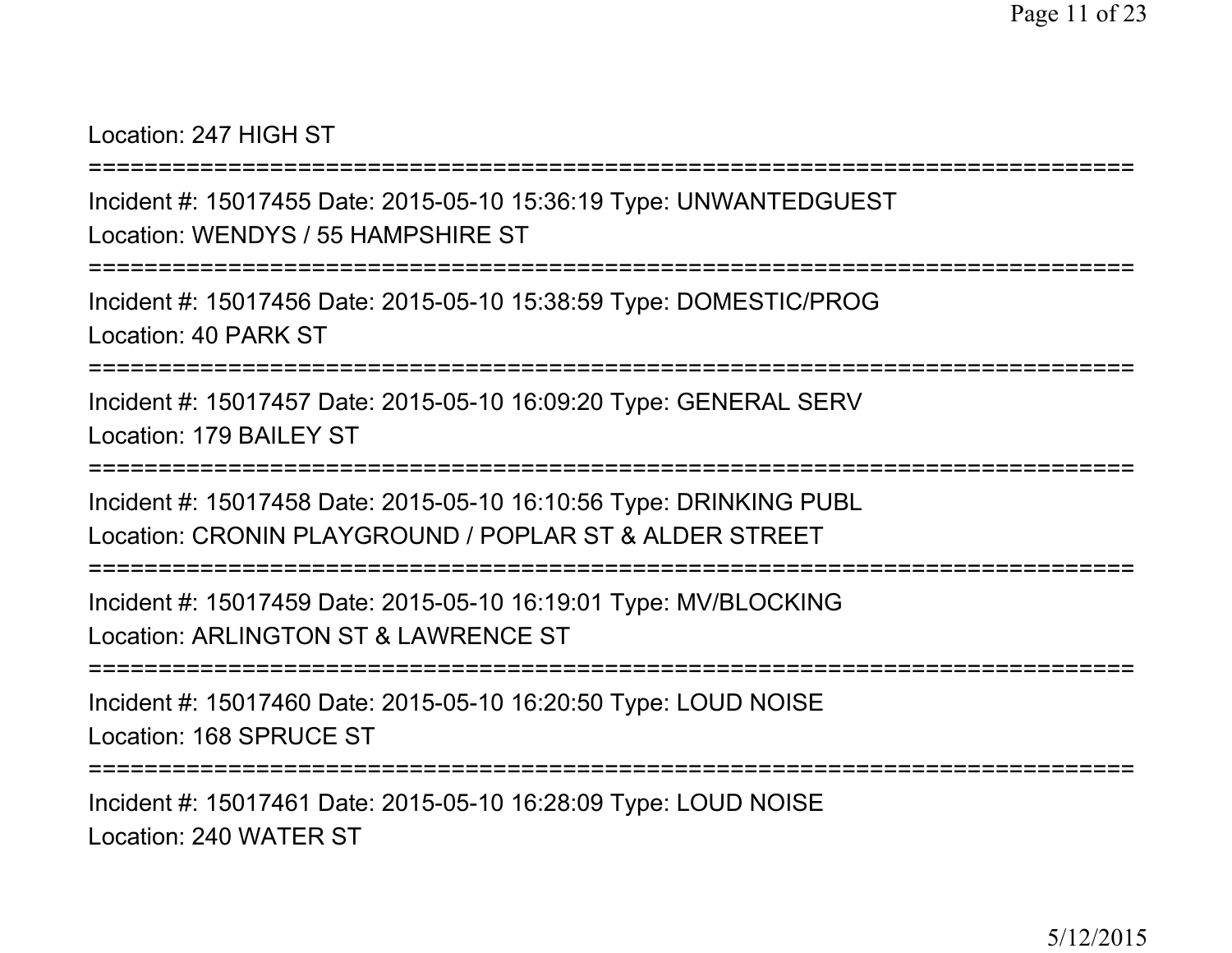Incident #: 15017462 Date: 2015-05-10 16:28:27 Type: LOUD NOISELocation: 38 YALE ST

===========================================================================

Incident #: 15017463 Date: 2015-05-10 16:29:01 Type: HIT & RUN M/VLocation: 220 S. BROADWAY

```
===========================================================================
```
Incident #: 15017464 Date: 2015-05-10 16:34:16 Type: LOUD NOISELocation: 301 MERRIMACK ST

===========================================================================

Incident #: 15017465 Date: 2015-05-10 16:40:56 Type: CK WELL BEINGLocation: 146 BUTLER ST

===========================================================================

Incident #: 15017466 Date: 2015-05-10 17:00:36 Type: LOUD NOISELocation: 80 CENTRE ST

===========================================================================

Incident #: 15017467 Date: 2015-05-10 17:14:53 Type: UNWANTEDGUESTLocation: 432 S BROADWAY

===========================================================================

Incident #: 15017468 Date: 2015-05-10 17:29:29 Type: LOUD NOISELocation: 59 DORCHESTER ST

===========================================================================

Incident #: 15017469 Date: 2015-05-10 17:37:56 Type: AUTO ACC/PED

Location: AMESBURY ST & HAVERHILL ST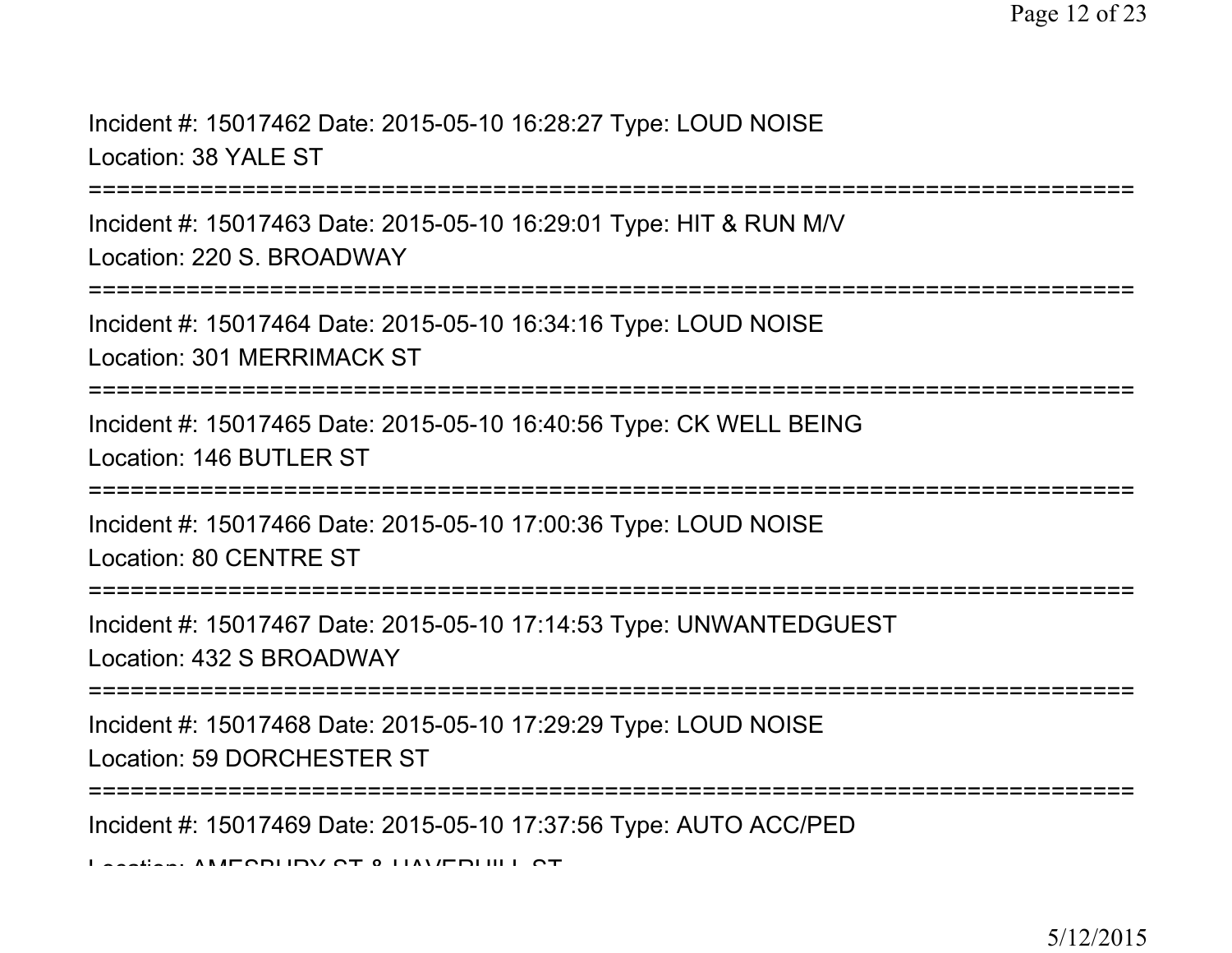===========================================================================Incident #: 15017470 Date: 2015-05-10 17:48:10 Type: ALARM/BURGLocation: 337 PROSPECT ST===========================================================================Incident #: 15017471 Date: 2015-05-10 17:52:53 Type: M/V STOPLocation: BOXFORD ST & WINTHROP AV===========================================================================Incident #: 15017474 Date: 2015-05-10 17:56:11 Type: LOUD NOISELocation: GREENWOOD ST & LOWELL ST===========================================================================Incident #: 15017472 Date: 2015-05-10 17:57:08 Type: M/V STOPLocation: BRADFORD ST & BROADWAY===========================================================================Incident #: 15017473 Date: 2015-05-10 17:58:26 Type: NOTIFICATIONLocation: 62 MARGIN ST===========================================================================Incident #: 15017475 Date: 2015-05-10 17:59:32 Type: DISTURBANCELocation: 620 HAVERHILL ST===========================================================================Incident #: 15017476 Date: 2015-05-10 18:04:54 Type: NOISE ORDLocation: 154 MYRTLE ST===========================================================================

Incident #: 15017478 Date: 2015-05-10 18:06:18 Type: M/V STOP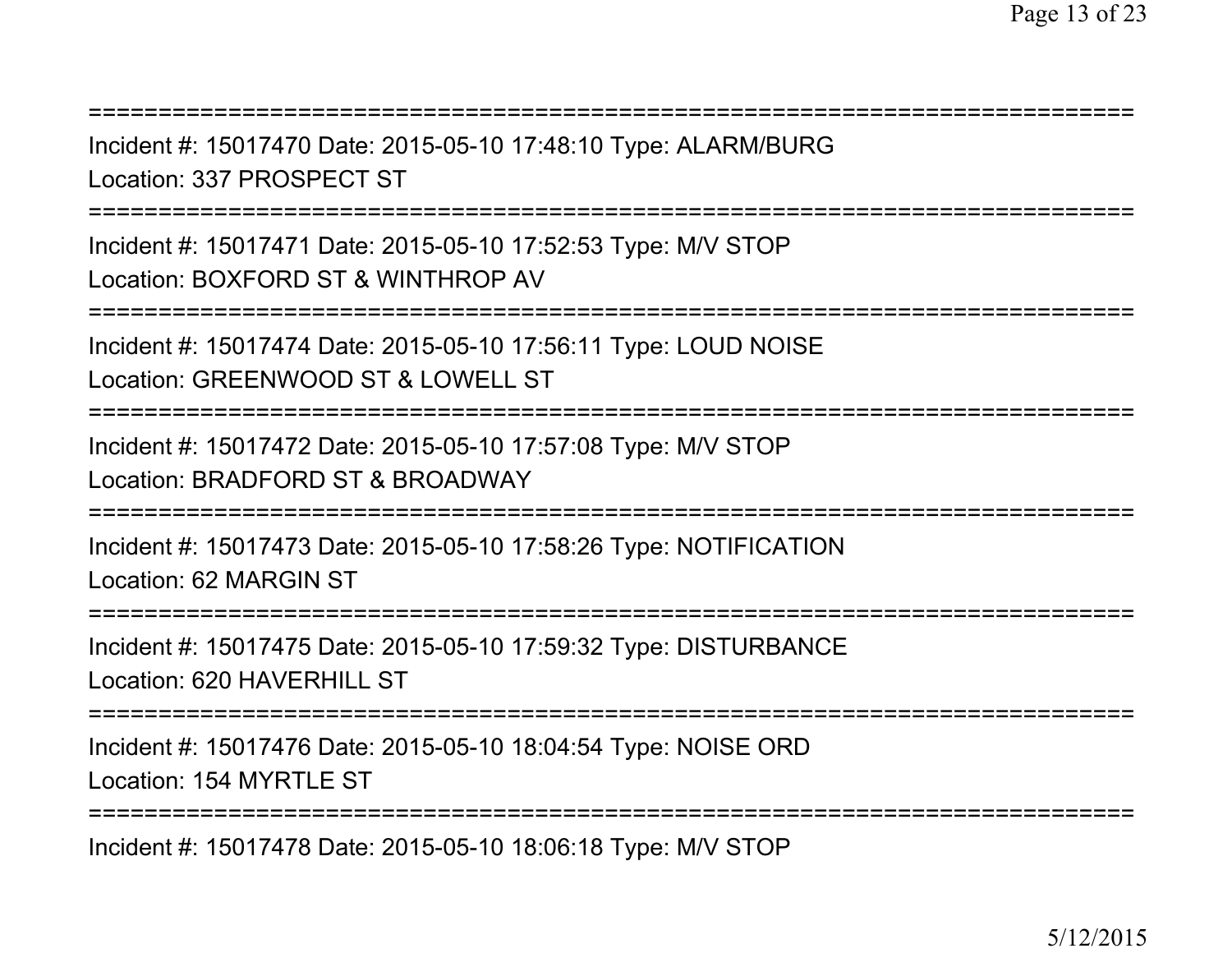| Incident #: 15017477 Date: 2015-05-10 18:06:32 Type: AUTO ACC/NO PI<br>Location: ARLINGTON ST & BROADWAY             |
|----------------------------------------------------------------------------------------------------------------------|
| Incident #: 15017479 Date: 2015-05-10 18:06:52 Type: MAL DAMG PROG<br>Location: 75 BUNKERHILL ST                     |
| Incident #: 15017480 Date: 2015-05-10 18:35:46 Type: LOUD NOISE<br>Location: 66 SARATOGA ST<br>===================== |
| Incident #: 15017481 Date: 2015-05-10 18:41:02 Type: NOISE ORD<br><b>Location: ONE MILL ST</b>                       |
| Incident #: 15017482 Date: 2015-05-10 18:43:57 Type: NOISE ORD<br>Location: 163 WEST ST<br>=====================     |
| Incident #: 15017483 Date: 2015-05-10 18:48:21 Type: NOISE ORD<br>Location: 240 WATER ST                             |
| Incident #: 15017484 Date: 2015-05-10 18:53:28 Type: NOISE ORD<br>Location: 320 HIGH ST                              |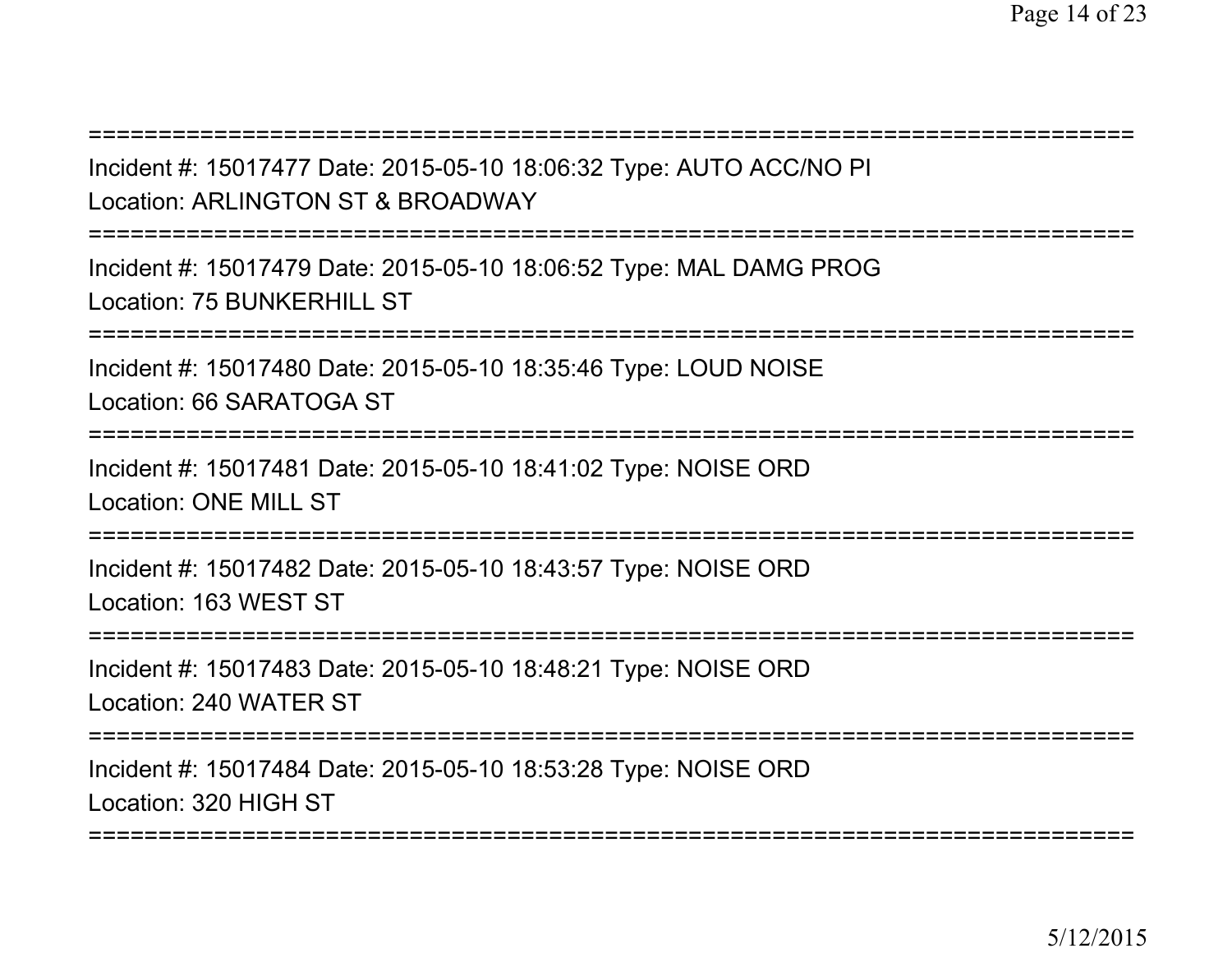### Location: 65 HAVERHILL ST

===========================================================================Incident #: 15017486 Date: 2015-05-10 19:18:21 Type: NOISE ORD

Location: 31 S BOWDOIN

===========================================================================

Incident #: 15017487 Date: 2015-05-10 19:29:21 Type: DK (DRUNK)

Location: BROADWAY & HAVERHILL ST

===========================================================================

Incident #: 15017489 Date: 2015-05-10 19:36:01 Type: VANDALISMLocation: BROADWAY & WHITMAN ST

===========================================================================

Incident #: 15017488 Date: 2015-05-10 19:38:48 Type: M/V STOPLocation: 491 ESSEX ST

===========================================================================

Incident #: 15017490 Date: 2015-05-10 19:43:40 Type: M/V STOPLocation: 186 HIGH ST

===========================================================================

Incident #: 15017491 Date: 2015-05-10 19:46:27 Type: M/V STOPLocation: N PARISH RD & OSGOOD ST

===========================================================================

===========================================================================

Incident #: 15017492 Date: 2015-05-10 19:50:51 Type: HIT & RUN M/VLocation: MARKET ST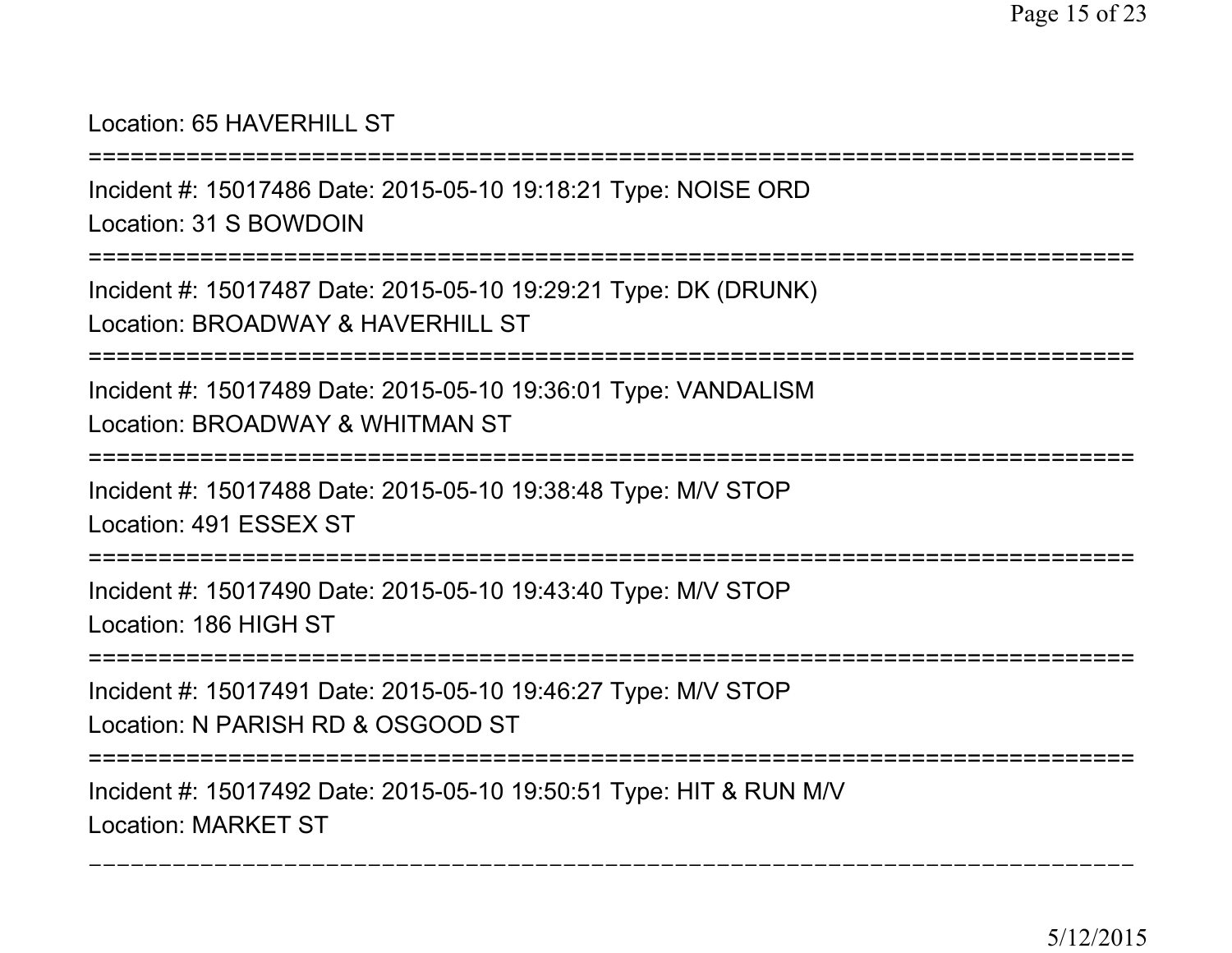Incident #: 15017493 Date: 2015-05-10 19:53:00 Type: NOISE ORDLocation: 87 TRENTON ST

===========================================================================

Incident #: 15017494 Date: 2015-05-10 19:54:30 Type: FIGHTLocation: 132 BEACON AV

===========================================================================

Incident #: 15017495 Date: 2015-05-10 19:56:17 Type: INVESTIGATIONLocation: RIVERWALK MANAGEMENT / MERRIMACK ST & RT 495

===========================================================================

Incident #: 15017496 Date: 2015-05-10 20:00:19 Type: THREATSLocation: LAWRENCE ST & MAPLE ST

===========================================================================

Incident #: 15017497 Date: 2015-05-10 20:02:46 Type: NOISE ORDLocation: 115 ARLINGTON ST

===========================================================================

Incident #: 15017498 Date: 2015-05-10 20:03:07 Type: FIGHTLocation: 12 RIVERVIEW PL

===========================================================================

Incident #: 15017499 Date: 2015-05-10 20:05:24 Type: SUS PERS/MVLocation: S BROADWAY & SYLVESTER ST

===========================================================================

Incident #: 15017501 Date: 2015-05-10 20:07:46 Type: NOISE ORDLocation: MAY ST & MANCHESTER ST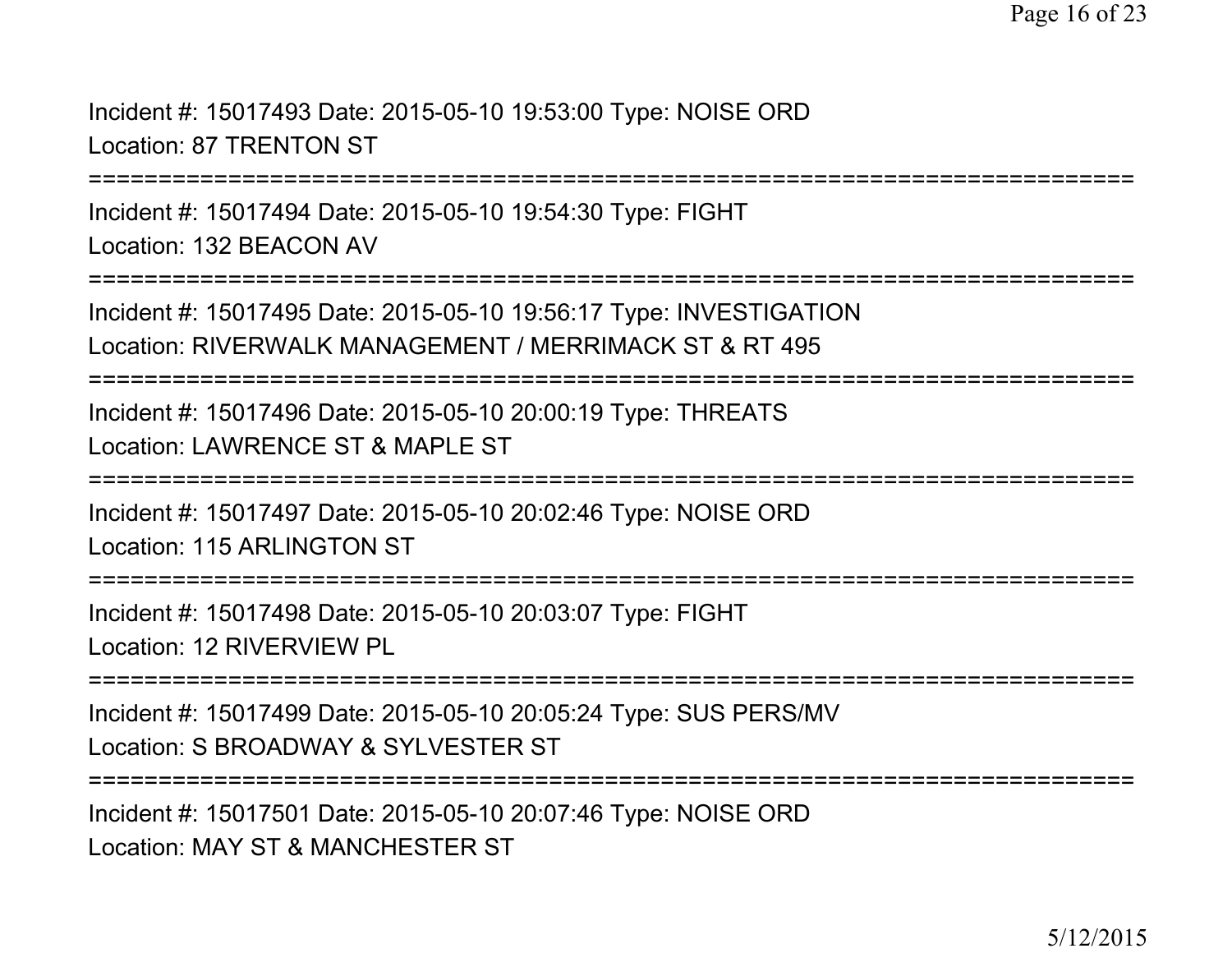Incident #: 15017500 Date: 2015-05-10 20:08:08 Type: M/V STOPLocation: S BROADWAY & 495 N

===========================================================================

Incident #: 15017502 Date: 2015-05-10 20:21:26 Type: NOISE ORDLocation: 29 SAXONIA AV

===========================================================================

Incident #: 15017504 Date: 2015-05-10 20:26:20 Type: NOISE ORDLocation: 7 PHILLIPS ST

===========================================================================

Incident #: 15017503 Date: 2015-05-10 20:27:57 Type: M/V STOPLocation: MARKET ST & PARKER ST

===========================================================================

Incident #: 15017505 Date: 2015-05-10 20:29:52 Type: NOISE ORDLocation: 168 SPRUCE ST

===========================================================================

Incident #: 15017506 Date: 2015-05-10 20:35:21 Type: M/V STOPLocation: CENTRAL BRIDGE

===========================================================================

Incident #: 15017507 Date: 2015-05-10 20:55:33 Type: NOISE ORDLocation: 231 FERRY ST

===========================================================================

Incident #: 15017508 Date: 2015-05-10 20:57:21 Type: NOISE ORD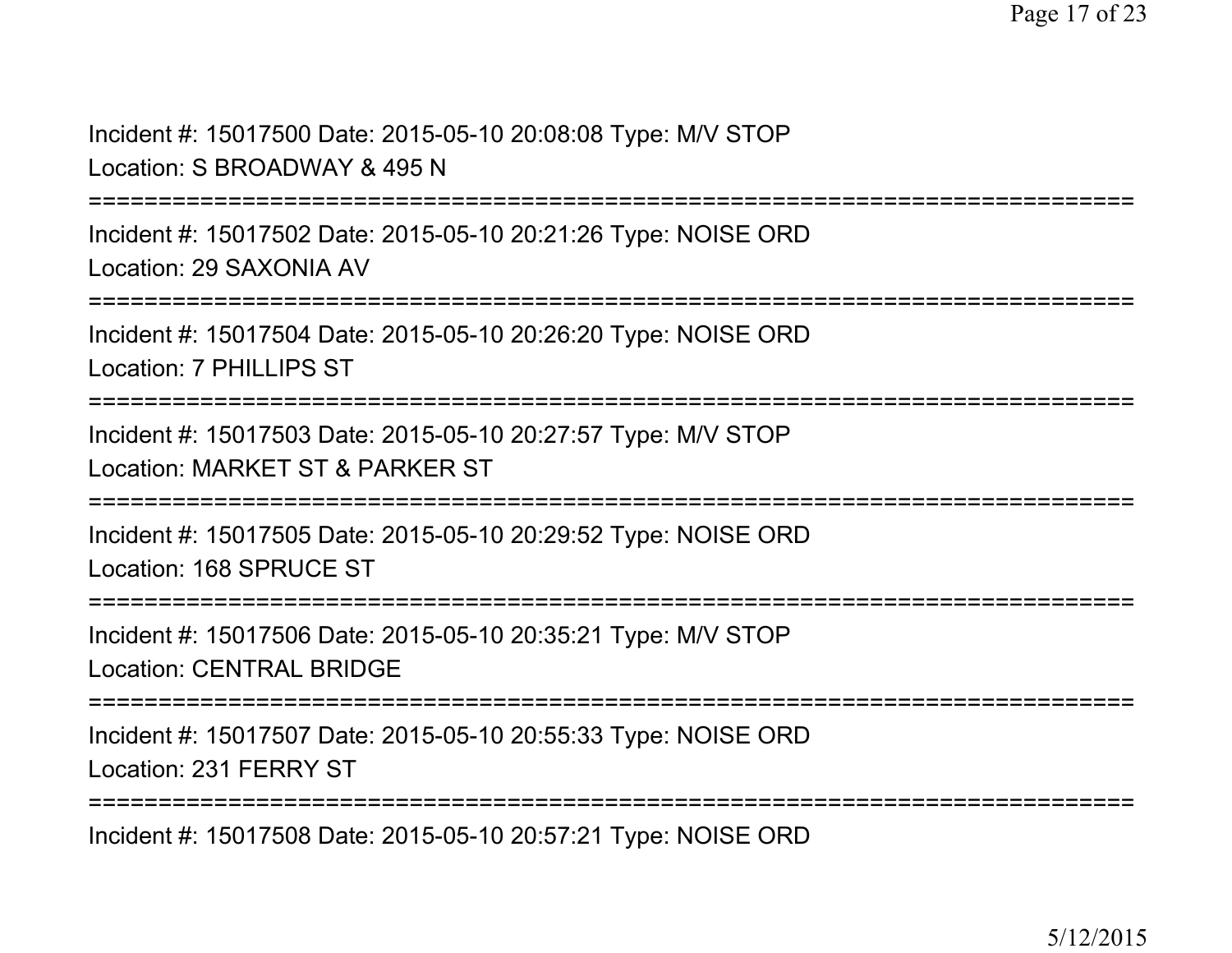| Incident #: 15017509 Date: 2015-05-10 21:03:30 Type: NOISE ORD<br>Location: BENNINGTON ST & BROMFIELD ST                    |
|-----------------------------------------------------------------------------------------------------------------------------|
| Incident #: 15017510 Date: 2015-05-10 21:07:14 Type: M/V STOP<br>Location: 12 CHELMSFORD ST                                 |
| Incident #: 15017511 Date: 2015-05-10 21:11:56 Type: DISTURBANCE<br>Location: FARNHAM ST & FOSTER ST                        |
| Incident #: 15017512 Date: 2015-05-10 21:15:05 Type: NOISE ORD<br>Location: 163 WEST ST<br>-------------------------------- |
| Incident #: 15017513 Date: 2015-05-10 21:17:23 Type: NOISE ORD<br>Location: 86 AVON ST<br>================================  |
| Incident #: 15017514 Date: 2015-05-10 21:18:48 Type: NOISE ORD<br>Location: 158 SPRUCE ST                                   |
| Incident #: 15017515 Date: 2015-05-10 21:19:17 Type: NOISE ORD<br>Location: 118 ARLINGTON ST FL 2ND                         |
|                                                                                                                             |

Incident #: 15017516 Date: 2015 <sup>05</sup> 10 21:24:29 Type: NOISE ORD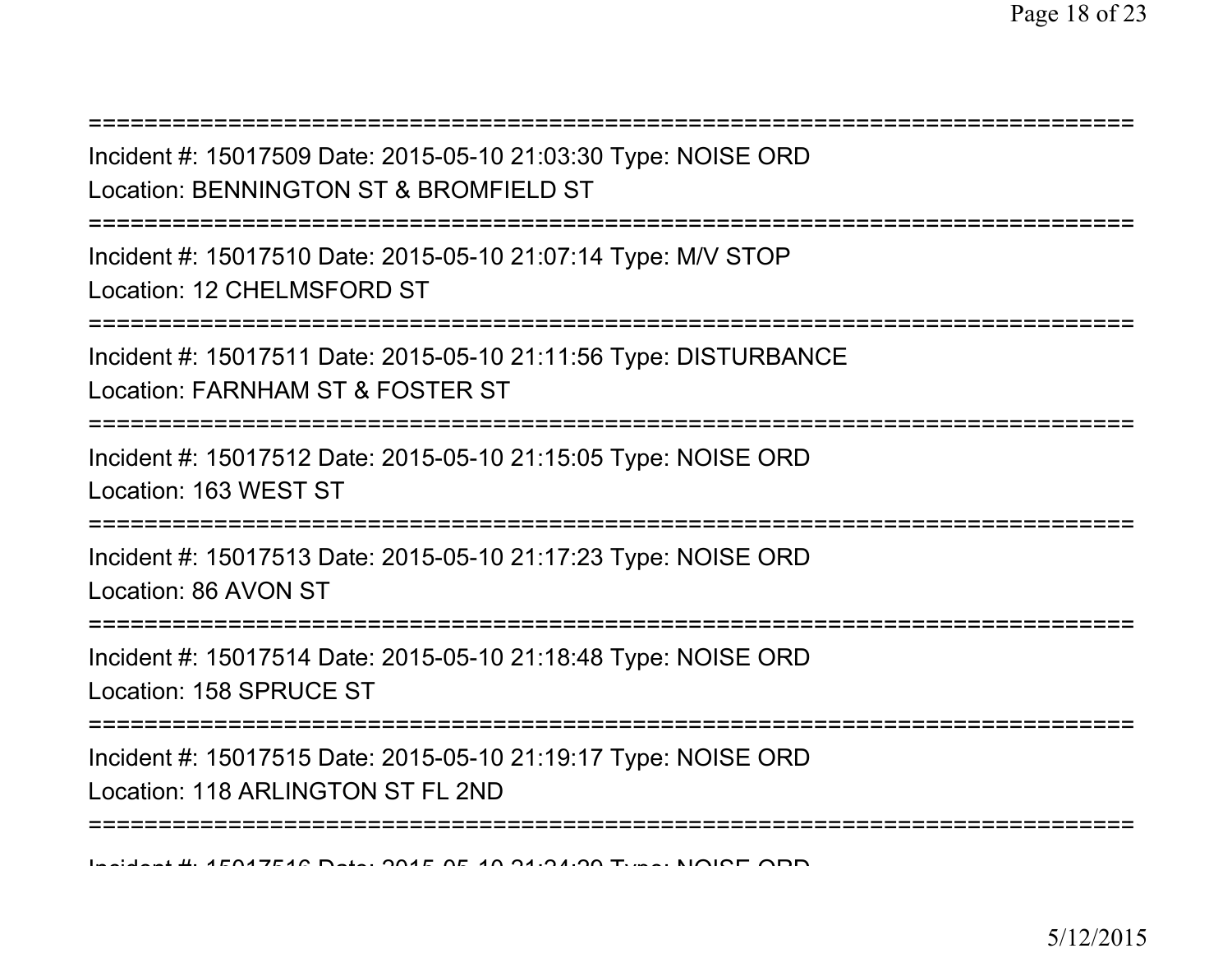# Location: 215 WALNUT ST

=======================

Incident #: 15017517 Date: 2015-05-10 21:25:29 Type: FIGHTLocation: 103 JACKSON ST

===========================================================================

Incident #: 15017518 Date: 2015-05-10 21:28:17 Type: NOISE ORDLocation: 150 OLIVE AV

===========================================================================

Incident #: 15017519 Date: 2015-05-10 21:34:40 Type: NOISE ORDLocation: 78-80 CENTRE ST

===========================================================================

Incident #: 15017520 Date: 2015-05-10 21:37:14 Type: NOISE ORDLocation: 11 PROVIDENCE ST

===========================================================================

Incident #: 15017521 Date: 2015-05-10 21:40:18 Type: NOISE ORDLocation: 12 MELROSE ST

===========================================================================

Incident #: 15017522 Date: 2015-05-10 21:46:04 Type: NOISE ORDLocation: LOWELL ST & LOWELL TER

===========================================================================

Incident #: 15017523 Date: 2015-05-10 21:46:47 Type: NOISE ORDLocation: 204 BRUCE ST

===========================================================================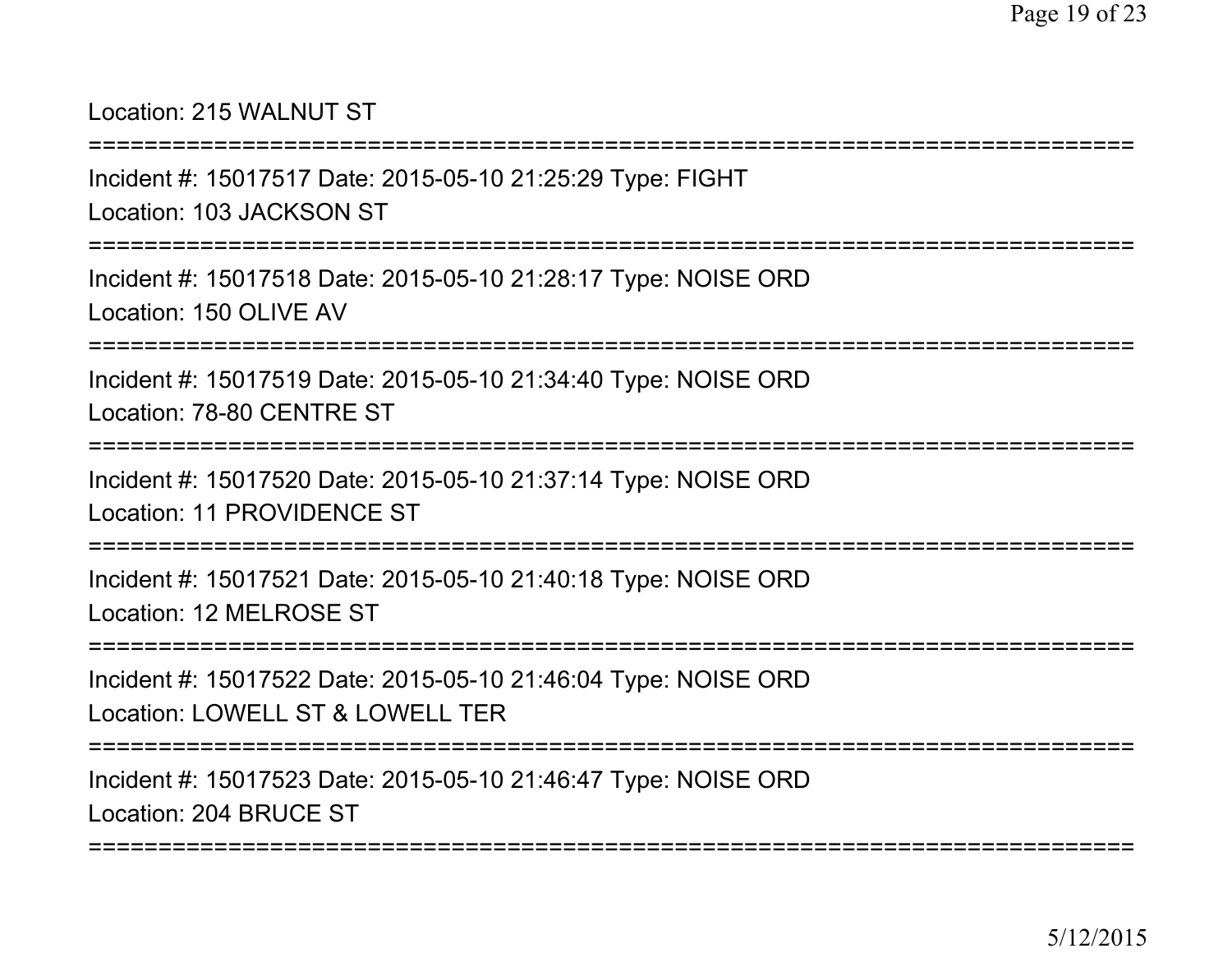#### Location: 158 SPRUCE ST

===========================================================================

Incident #: 15017525 Date: 2015-05-10 21:50:45 Type: NOISE ORDLocation: 133 UNION ST

===========================================================================

Incident #: 15017526 Date: 2015-05-10 21:56:47 Type: MISSING PERSLocation: 7 HALL ST

=============================

Incident #: 15017527 Date: 2015-05-10 22:00:56 Type: NOISE ORDLocation: 53 JUNIPER ST

========================

Incident #: 15017528 Date: 2015-05-10 22:05:28 Type: FIGHTLocation: 31 WARWICK ST

===========================================================================

Incident #: 15017529 Date: 2015-05-10 22:06:14 Type: MAL DAMAGELocation: 52 MARGIN ST

===========================================================================

Incident #: 15017530 Date: 2015-05-10 22:11:47 Type: DOMESTIC/PASTLocation: 4 SAUNDERS ST FL 2FL

===========================================================================

Incident #: 15017531 Date: 2015-05-10 22:17:41 Type: M/V STOPLocation: CENTRAL BRIDGE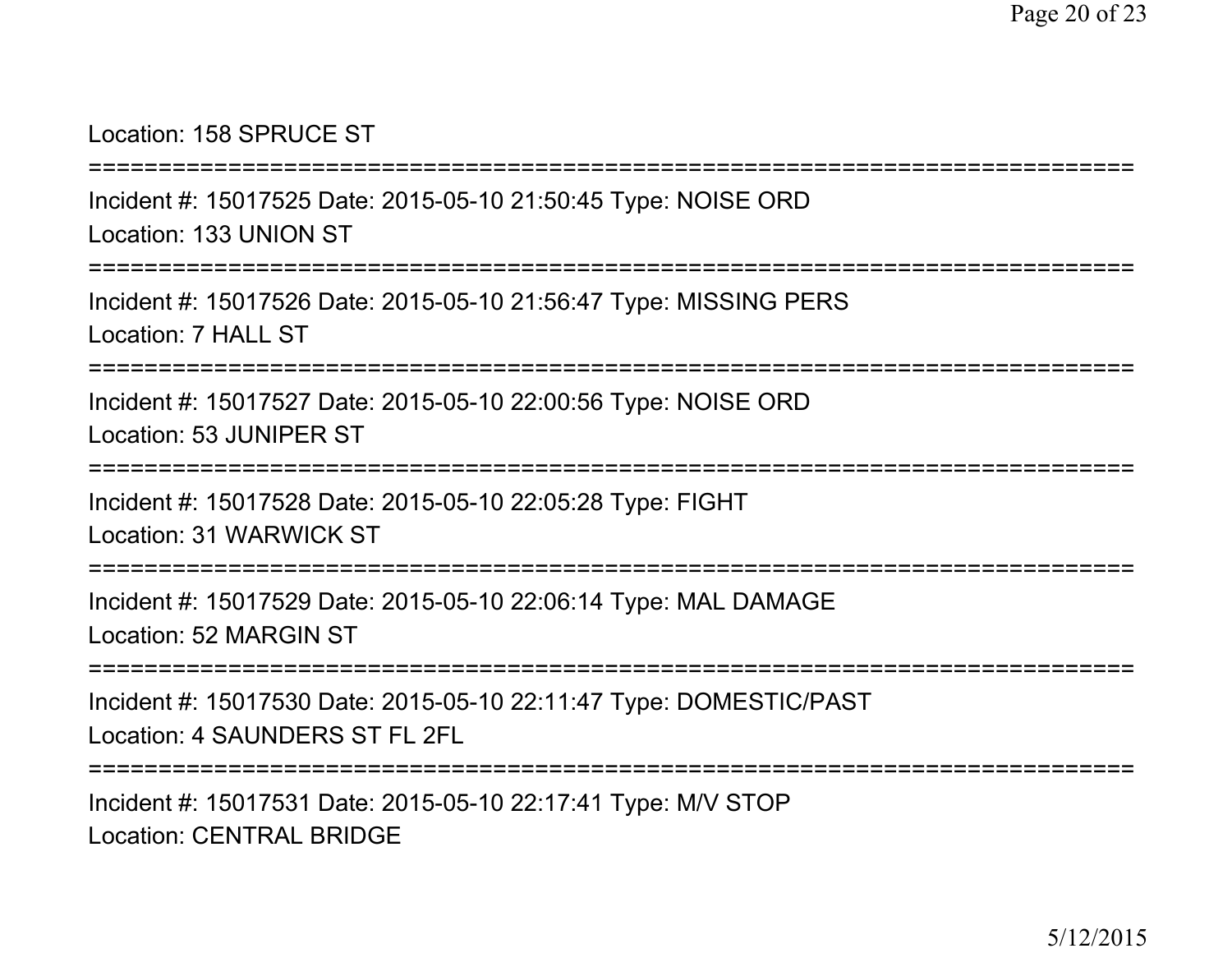Incident #: 15017532 Date: 2015-05-10 22:41:48 Type: NOISE ORDLocation: MARKET ST & PARKER ST

===========================================================================

Incident #: 15017533 Date: 2015-05-10 22:50:07 Type: NOISE ORDLocation: 1 BEACON AV

===============

Incident #: 15017534 Date: 2015-05-10 22:51:34 Type: DISTURBANCELocation: 88 BAILEY ST

===========================================================================

Incident #: 15017535 Date: 2015-05-10 22:51:52 Type: MV/BLOCKINGLocation: 91 BUTLER ST

**===============** 

Incident #: 15017536 Date: 2015-05-10 22:54:48 Type: CHILD ABUSELocation: 30 RHINE ST

===========================================================================

Incident #: 15017537 Date: 2015-05-10 22:58:07 Type: DOMESTIC/PROGLocation: 356 JACKSON ST #2

**===================** 

Incident #: 15017538 Date: 2015-05-10 22:58:40 Type: NOISE ORDLocation: 65 MAPLE ST

===========================================================================

Incident #: 15017539 Date: 2015-05-10 23:04:12 Type: NOISE ORD

Location: 50 TEWIZODLIDV OT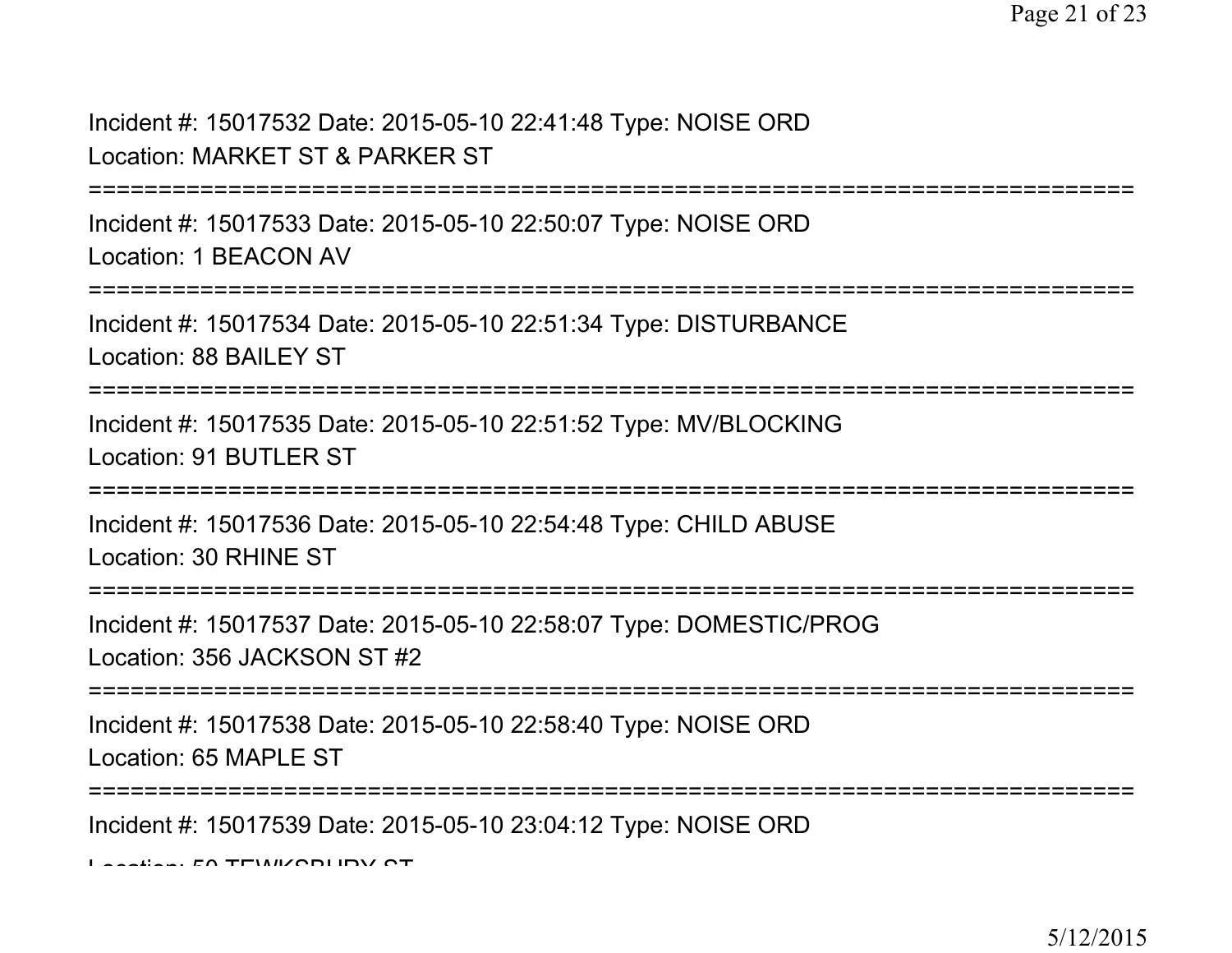Incident #: 15017547 Date: 2015-05-10 23:49:05 Type: DOMESTIC/PAST